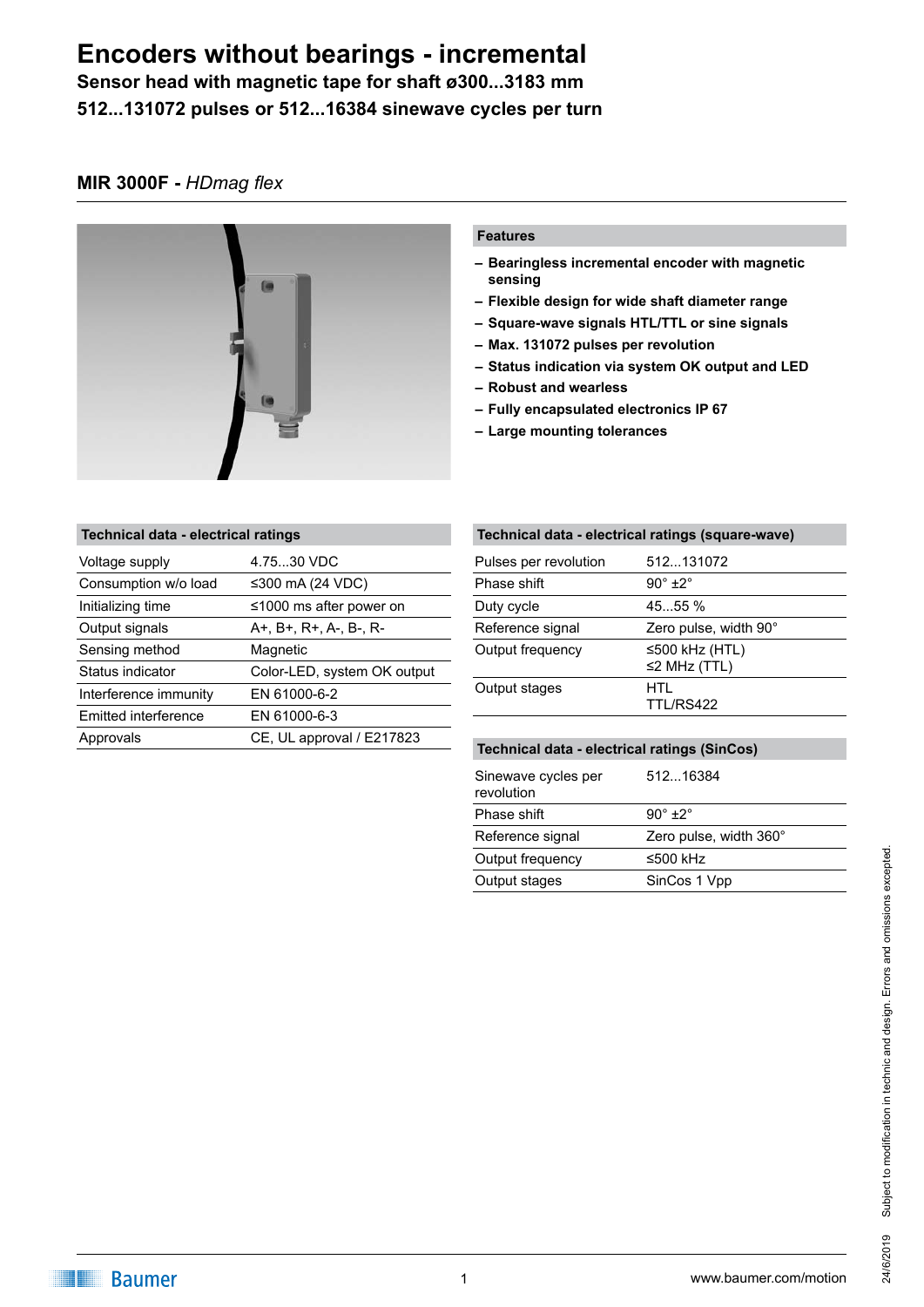**Sensor head with magnetic tape for shaft ø300...3183 mm 512...131072 pulses or 512...16384 sinewave cycles per turn**

**MIR 3000F -** *HDmag flex*

| Technical data - mechanical design |                                                                                        |  |
|------------------------------------|----------------------------------------------------------------------------------------|--|
| Shaft type                         | ø3003183 mm (through<br>hollow shaft)                                                  |  |
| Dimensions (sensor head)           | 165 x 25 x 93 mm                                                                       |  |
| Axial tolerance                    | $±5$ mm (belt to head)                                                                 |  |
| Radial tolerance                   | 13 mm (belt to head)                                                                   |  |
| Protection DIN FN 60529            | IP 67                                                                                  |  |
| Operating speed                    | ≤1850 rpm (ø300 mm)<br>≤150 rpm (ø1500 mm)<br>see diagram below                        |  |
| Materials                          | Housing sensing head:<br>aluminium alloy<br>Magnetic belt: stainless steel<br>(1.4104) |  |
| Operating temperature              | $-40+85$ °C                                                                            |  |
| Resistance                         | IEC 60068-2-6<br>Vibration 30 g, 10-2000 Hz<br>IFC 60068-2-27<br>Shock 300 g, 6 ms     |  |
| Weight approx.                     | 730 g (head), 120 g (belt/m),<br>17 g ( $lock$ )                                       |  |
| Connection                         | Flange connector M23, 12-pin                                                           |  |

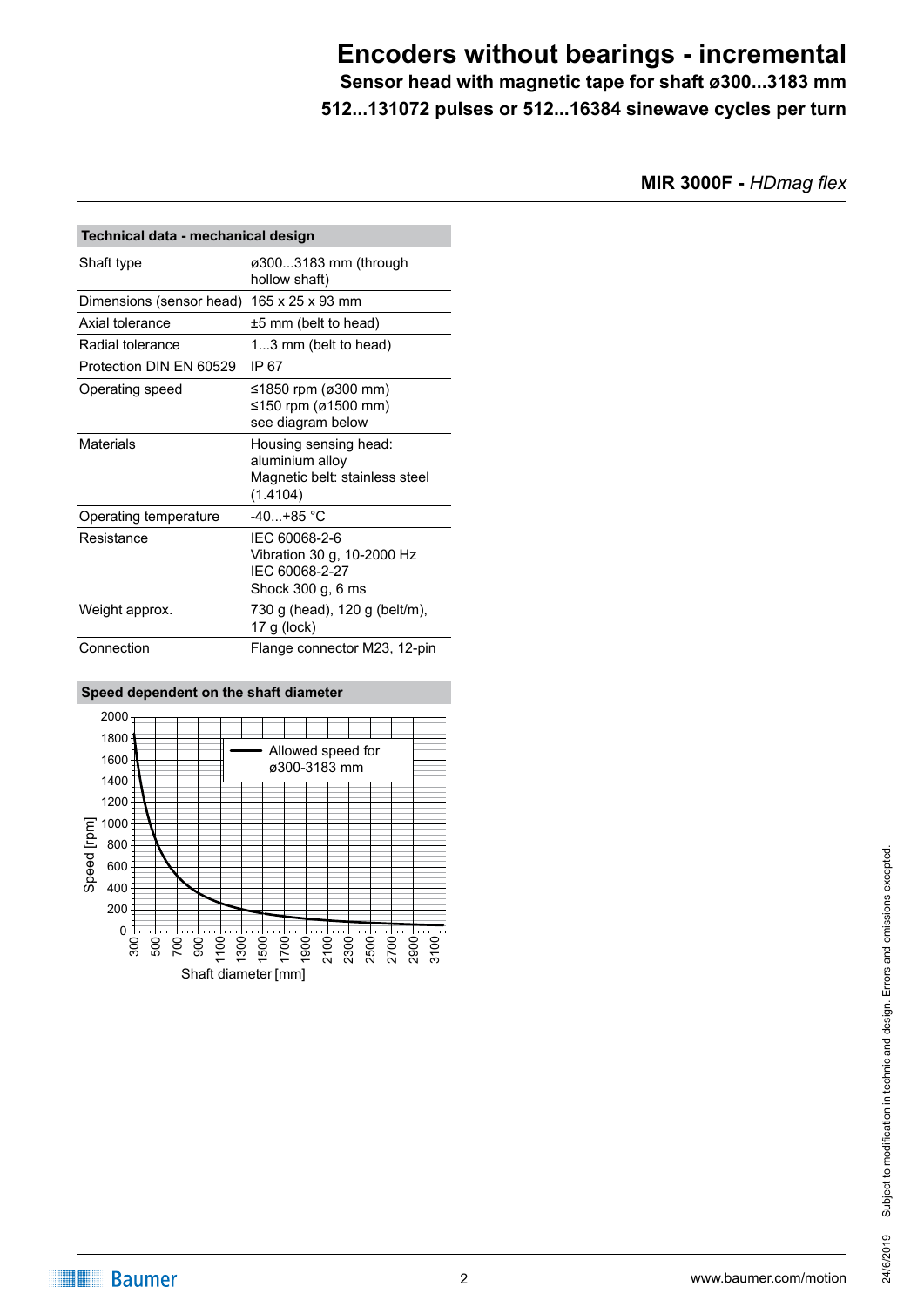**Sensor head with magnetic tape for shaft ø300...3183 mm 512...131072 pulses or 512...16384 sinewave cycles per turn**

### **MIR 3000F -** *HDmag flex*



|      | <u>. aluu Hallinulluulluutu vyuluu</u> |       |        |
|------|----------------------------------------|-------|--------|
| 512  | 1024                                   | 5000  | 16384  |
| 720  | 2048                                   | 8192  | 32768  |
| 1000 | 4096                                   | 10000 | 131072 |

Other pulse numbers/sinewave cycles on request. Maximum sinewave cycles 16384 for SinCos output.

| <b>Accessories</b>           |                                                            |
|------------------------------|------------------------------------------------------------|
| <b>Connectors and cables</b> |                                                            |
| HEK 8                        | Sensor cable for encoders                                  |
| 11068549                     | Mating connector M23, solder version, 12-pin,<br><b>CW</b> |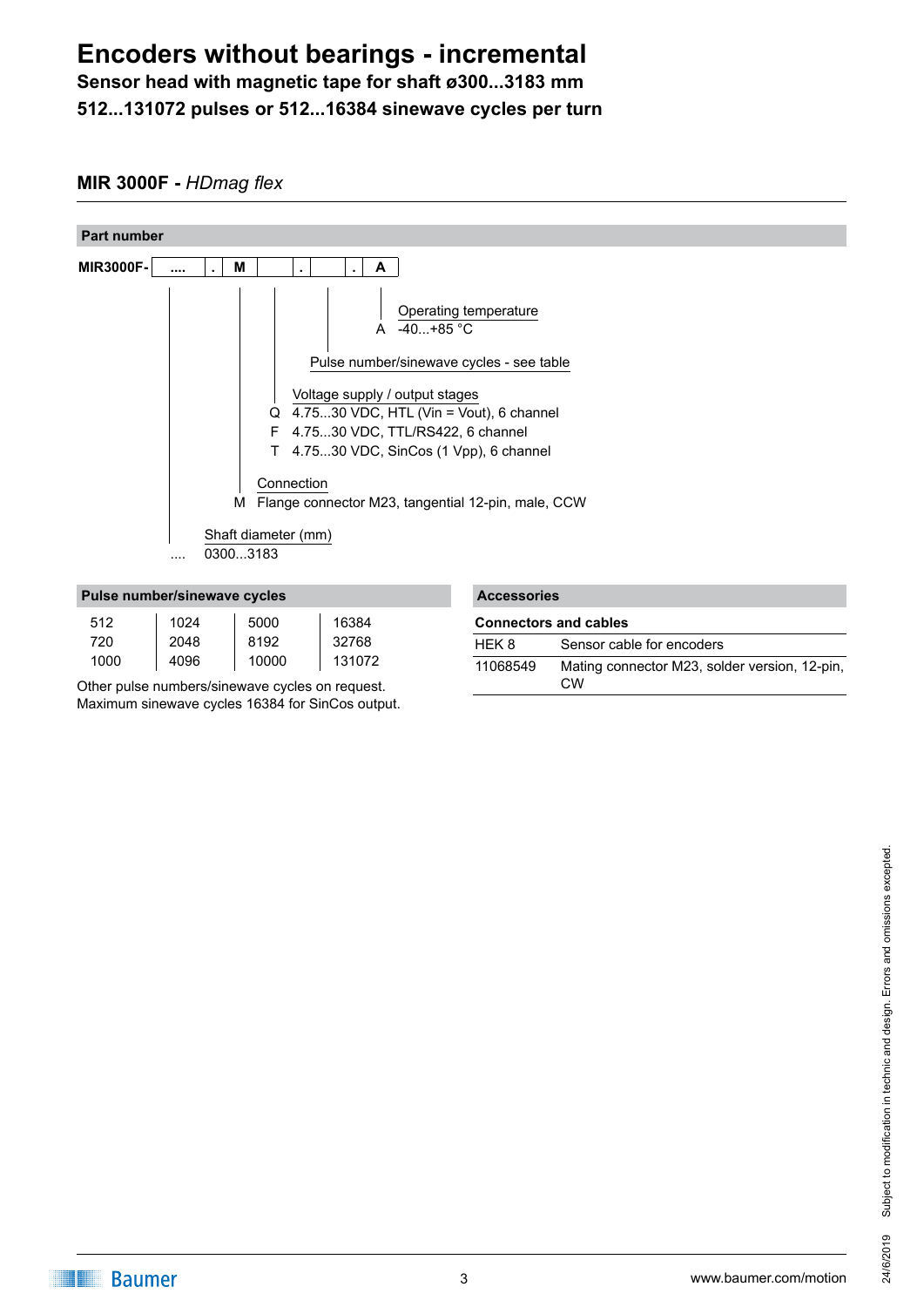**Sensor head with magnetic tape for shaft ø300...3183 mm 512...131072 pulses or 512...16384 sinewave cycles per turn**

**MIR 3000F -** *HDmag flex*

#### **Output signals**

Version with square-wave signals HTL oder TTL at positive rotating direction



|                | <b>Terminal assignment</b>                       |
|----------------|--------------------------------------------------|
| <b>View A</b>  | Flange connector M23, 12-pin, male contacts, CCW |
| Pin            | Assignment                                       |
| 1              | $B - /$ SIN-                                     |
| $\overline{2}$ | System OK-                                       |
| 3              | R+ (Zero pulse)                                  |
| 4              | R- (Zero pulse inv.)                             |
| 5              | $A+ / COS+$                                      |
| 6              | $A - / COS -$                                    |
| 7              | Do not use                                       |
| 8              | $B+ / SIM+$                                      |
| 9              | Do not use                                       |
| 10             | 0 V                                              |
| 11             | System OK+                                       |
| 12             | +UB                                              |
|                | No error if "System OK" output = HIGH            |